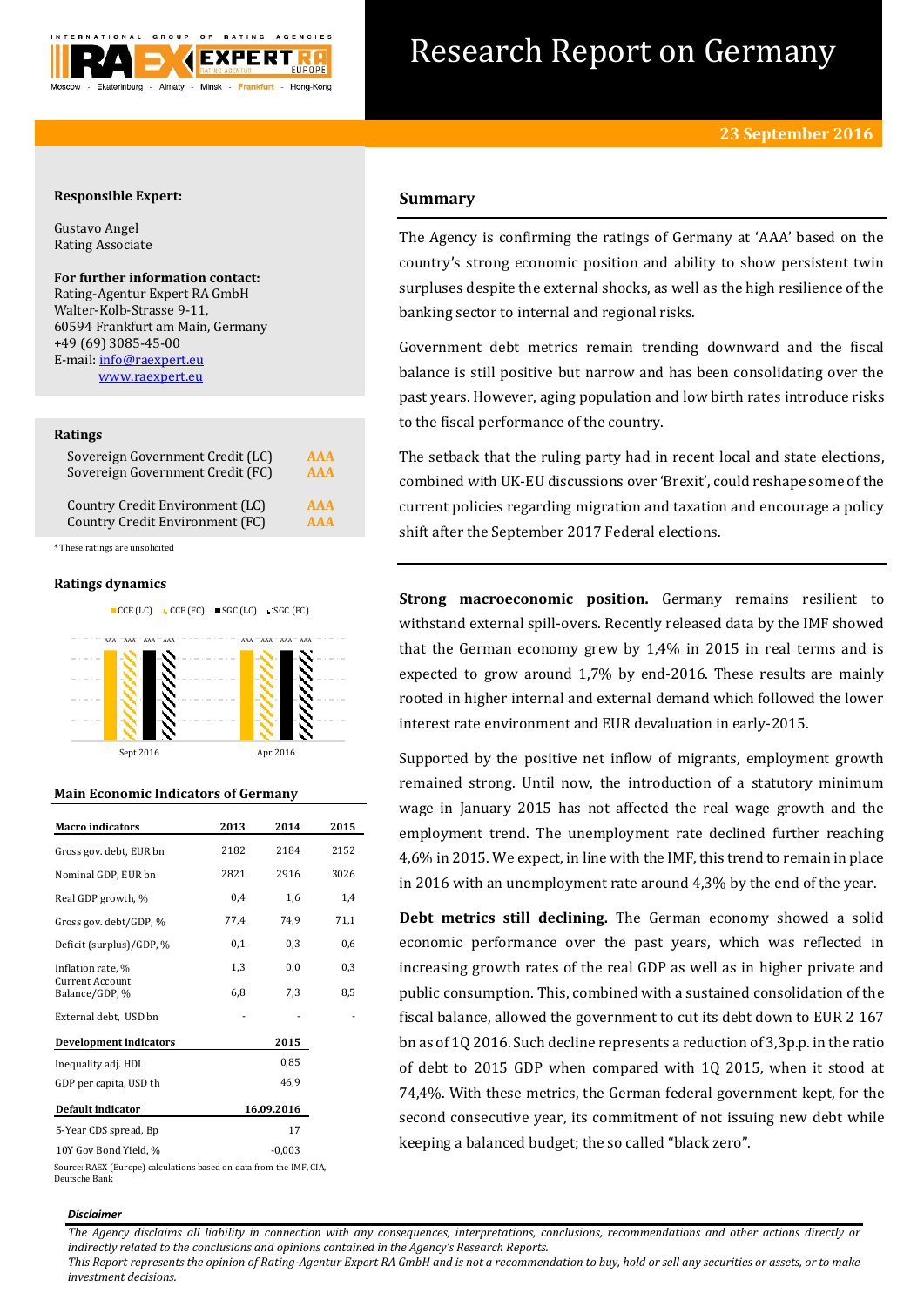

**Graph 1:** Current account vs Oil Price



Source: RAEX (Europe) calculations based on data from the IMF and EIA

#### **Graph 2:** Real wage growth, % y-o-y



Source: RAEX (Europe) calculations based on data from OECD

During 2015, short-term debt declined constantly, reaching 6% of GDP and 13,5% of budget revenues as of 4Q 2015. However, mainly driven by higher debt securities and loans, short-term debt increased during 1Q 2016 up to 7,1% of GDP and 16% of budget revenues. Despite such trend reversal we are keeping our view that short-term debt does not pose a material risk to the German economy on the basis that the currency and maturity structure remain favorable.

**Twin balances remain positive but risks emerge.** Driven by lower commodity prices and the devaluation of EUR against major world currencies, the German current account continued to widen in 2015 up to 8,5% of GDP (from 7,3% a year before).

The narrowing of the oil and gas trade deficit, following the decline of world oil prices, amounted to 62% of the increase in the trade balance which reached 8,7% of GDP in 2015 according to the IMF (see graph 1). Furthermore, lower world oil prices prompted global demand for automobiles, one of Germany's main export goods.

In our opinion, external conditions will remain strong for Germany in 2016. However, the recovery of oil prices and EUR appreciation against GBP that are likely to meager exports and further growth of real wages (see graph 2) which might boost imports, could ultimately narrow the trade balance.

Additionally, the German government was able to continue consolidating the fiscal balance in 2015 as the country faced favorable internal and external conditions. In spite of the increase in social expenditure, which was triggered by the large inflow of asylum seekers in 2015, the fiscal budget balance stood at 0,6% of GDP; 0,3p.p. higher than in 2014.

In early September 2016, Germany's finance minister stated that Germany has the scope to cut taxes by EUR 15 bn after next year's federal election despite increasing fiscal expenses. We expect, in line with the IMF, that this will create a marginal fiscal deficit in 2016 driven by lower tax revenues and higher social and pension expenses. However, the fiscal balance is likely to turn positive again in 2017 as interest payments will keep declining following low interest rates, social expenses will stabilize and tax revenues will increase in our view (see graph 3).

Ageing population and growing pension expenses remain the main longterm risks to the sustainability of the German fiscal budget. According to the IMF, the German population will begin to decline from 2020 and is likely to have a weighty impact on the country's output despite total-factor productivity (TPF) and capital growth remaining positive.

#### *Disclaimer*

*The Agency disclaims all liability in connection with any consequences, interpretations, conclusions, recommendations and other actions directly or indirectly related to the conclusions and opinions contained in the Agency's Research Reports.*

*This Report represents the opinion of Rating-Agentur Expert RA GmbH and is not a recommendation to buy, hold or sell any securities or assets, or to make investment decisions.*